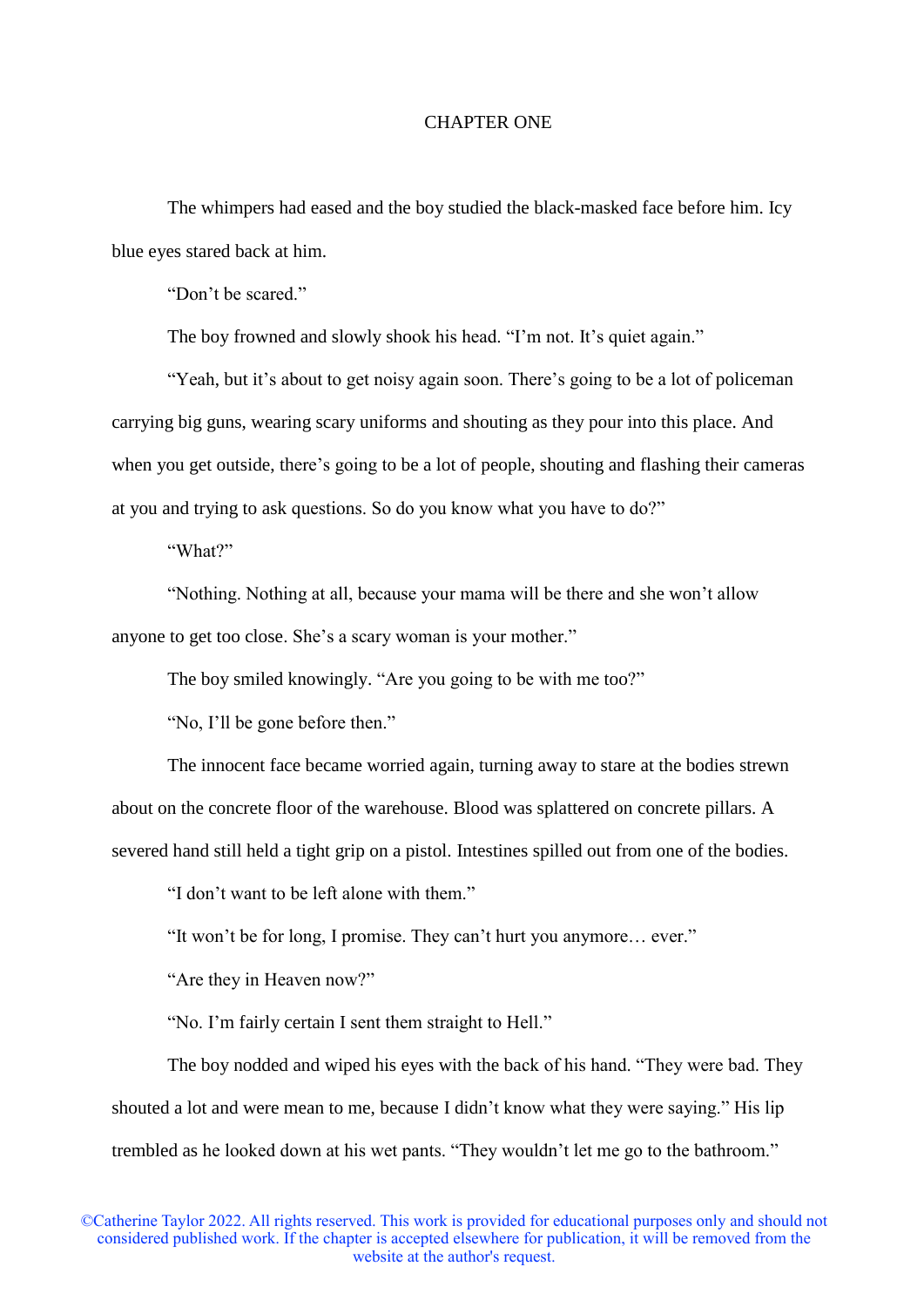The masked head nodded. "Yeah, I know, I'm sorry I couldn't come sooner." "Are you like Batman?"

The man grinned. "Maybe a little, not as cool as Batman though."

"That means you can't take your mask off, can you?"

"I'd rather not."

"I want to see your face. I promise I won't tell anyone your secret identity."

The man paused from his task and looked up at him. "I need to finish this first so you can get back to your parents."

The boy looked down at the red, black and white wires on the device strapped to his body. Two of them had been snipped, but three remained intact.

"Why did they put this thing on me?"

"They wanted your father to give them a lot of money, and then they wanted to escape without getting in trouble with the police. This device is like an alarm clock to tell everyone they are allowed to come get you now."

"Can't you just take it off me now?"

"No, because this particular alarm happens to be very noisy and we don't want to set it off. I have to cut one more wire to stop it, but they've tried to trick me by messing around with the colours of these wires. I don't want to cut the wrong one, but we're getting a bit short on time."

"The white one," the boy said.

"You reckon? I was kind of thinking the black one might be the go."

"No. Everyone thinks black is bad and white is good. In the cowboy movies, the bad man always wears a black hat. So if they are tricking you, that's what they want you to think, but I think the white one is the bad one."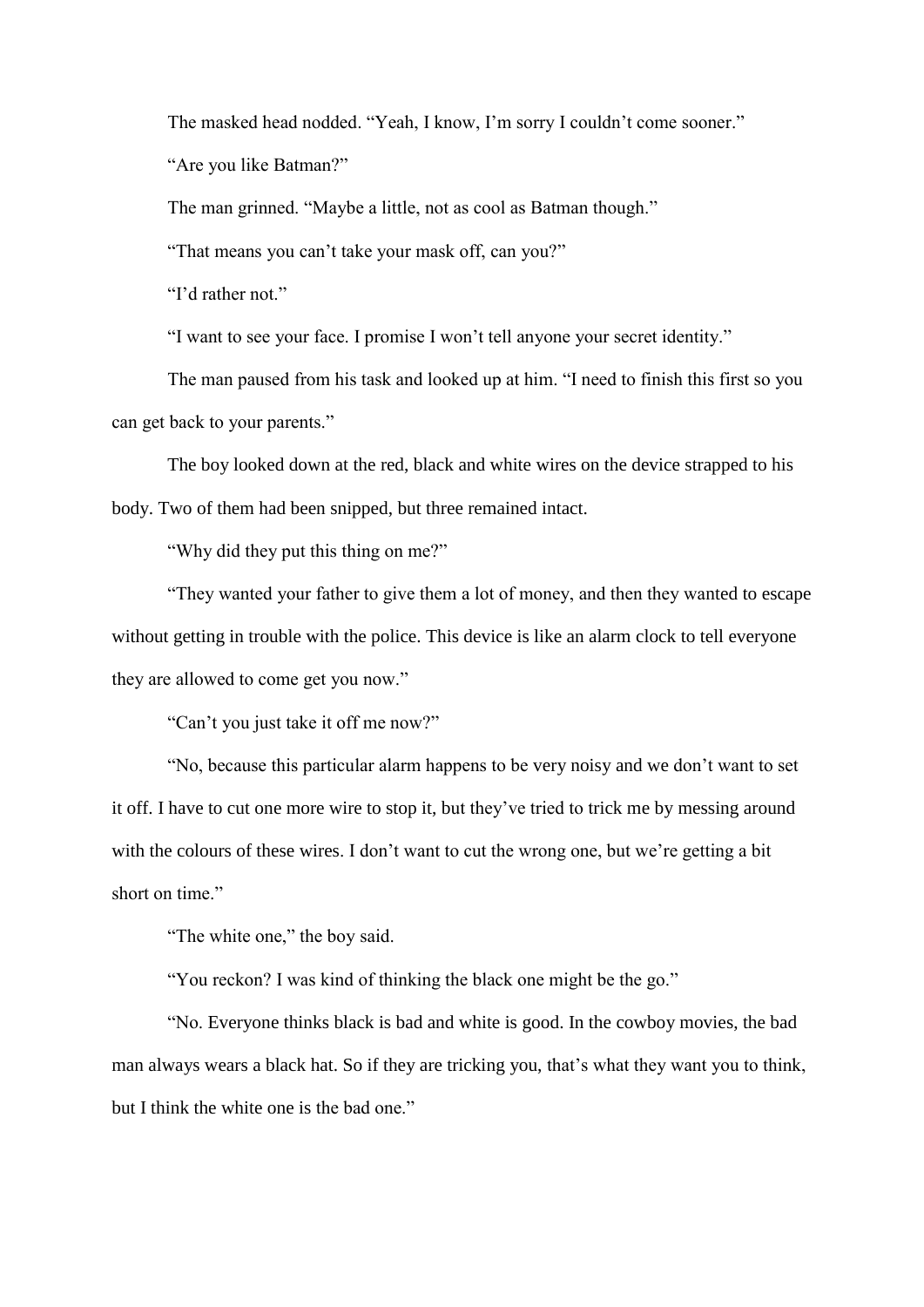"That's some explanation, but I see your point." the man smiled. With a deep sigh, he reached up to pull off his mask. "So this is me."

The boy's face lit up as he looked at the face of his rescuer. His smile got wider as he took in the weathered features of a good-looking face. His unruly hair was thick and black.

The boy reached out and touched the man's cheek, grinning as his fingers traced the lines in his face and felt the scratch of coarse stubble. He studied the eyes looking at him which were the lightest of blue.

"You have funny eyes."

"Yeah, a lot of people tell me that."

"I like them."

"Just remember," the man smiled. "You have to keep my secret identity."

"I promise, I won't tell anyone."

"Good boy." He looked down at the device. "So the white one is your choice. You sure about that?"

The boy nodded firmly.

The man frowned and looked at the twelve seconds remaining on the clock. "I really, really like that black one."

"No," the boy giggled. "The white one."

"Okay, but if you're wrong it's going to be a very noisy alarm."

"Cut the white one. Cut the white one."

He watched gleefully as the man brought the pliers to the white wire and placed the snippers on either side of it. His hand trembled a little as he glanced at the four seconds remaining. With a deep shuddering breath, he made the cut.

The clock stopped and the boy threw his arms up victoriously. "I win."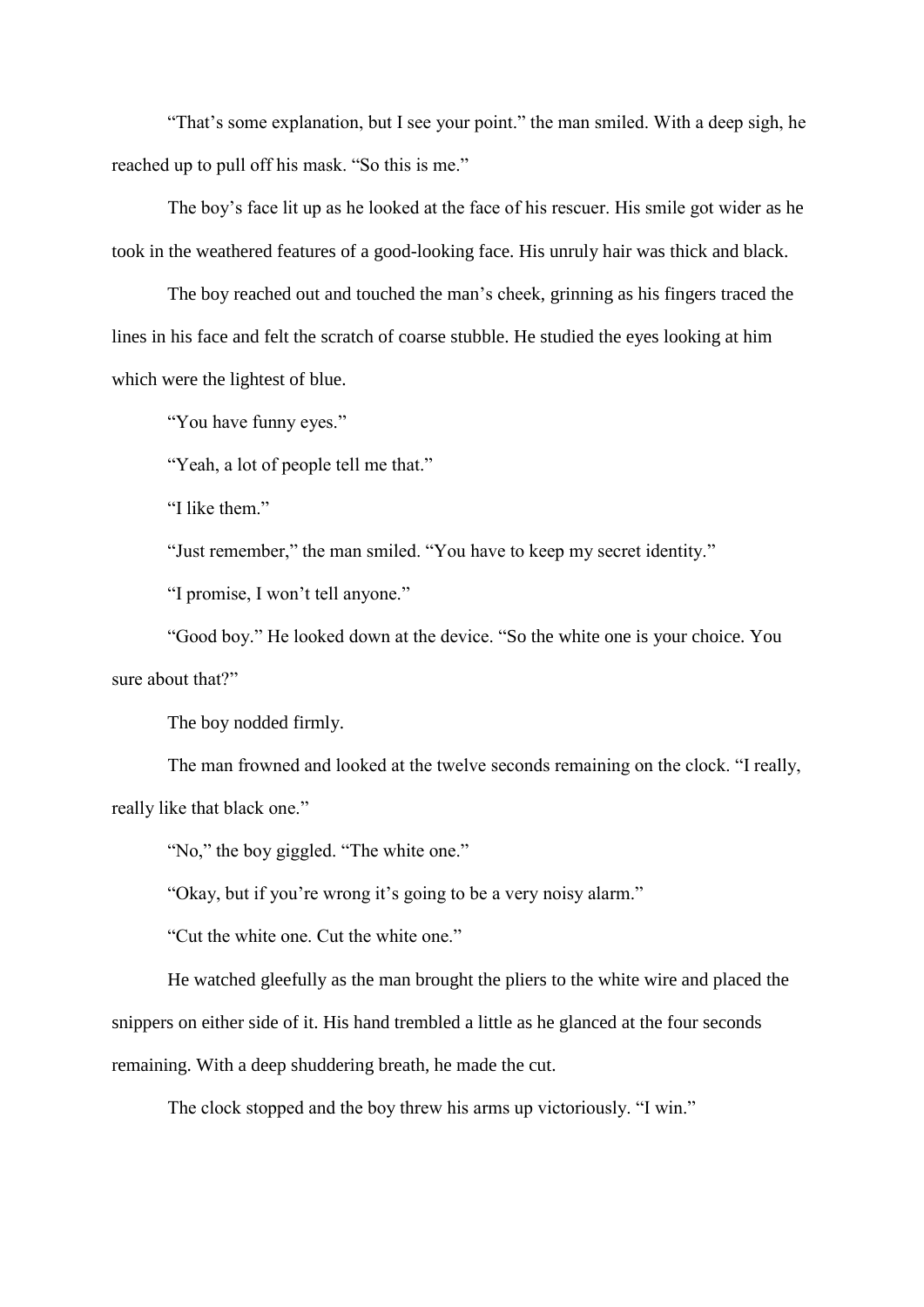The man fell back on his backside and laughed weakly, wiping some sweat from his brow.

"I've never felt better about losing. Good call, kid." He got back to a crouch and carefully stripped the devise and its harness from the small body.

After his burst of excitement, the boy yawned and slumped in his chair. "Can I go home now?"

"Sure." The man glanced around at the three bodies lying in congealing pools of blood. It had been a necessitated carnage, eliminating them with a blade rather than a bullet. He couldn't chance alerting the authorities outside who would have come running. The boy had silently watched the entirety of the swift brutal bloodbath. How he wasn't stupefied with terror was uncanny. The thought of leaving him alone, even for a few minutes, had lost its allure.

"I'm going to take you to the stairs," He said, taking the boy's hand. "You have to walk down them very carefully and when you get to the bottom, you'll find your mother waiting for you."

The boy frowned. "Will my Papa be there?"

"No."

The small face grew sombre. "Did he have another important business meeting?" "I don't know."

"I want you to come with me."

"I can't." The man picked up the blood-soaked ski mask and pulled it back over his face.

The boy nodded and suddenly launched forward to wrap his arms around his neck, hugging him tightly.

"Are you going to come visit me?"